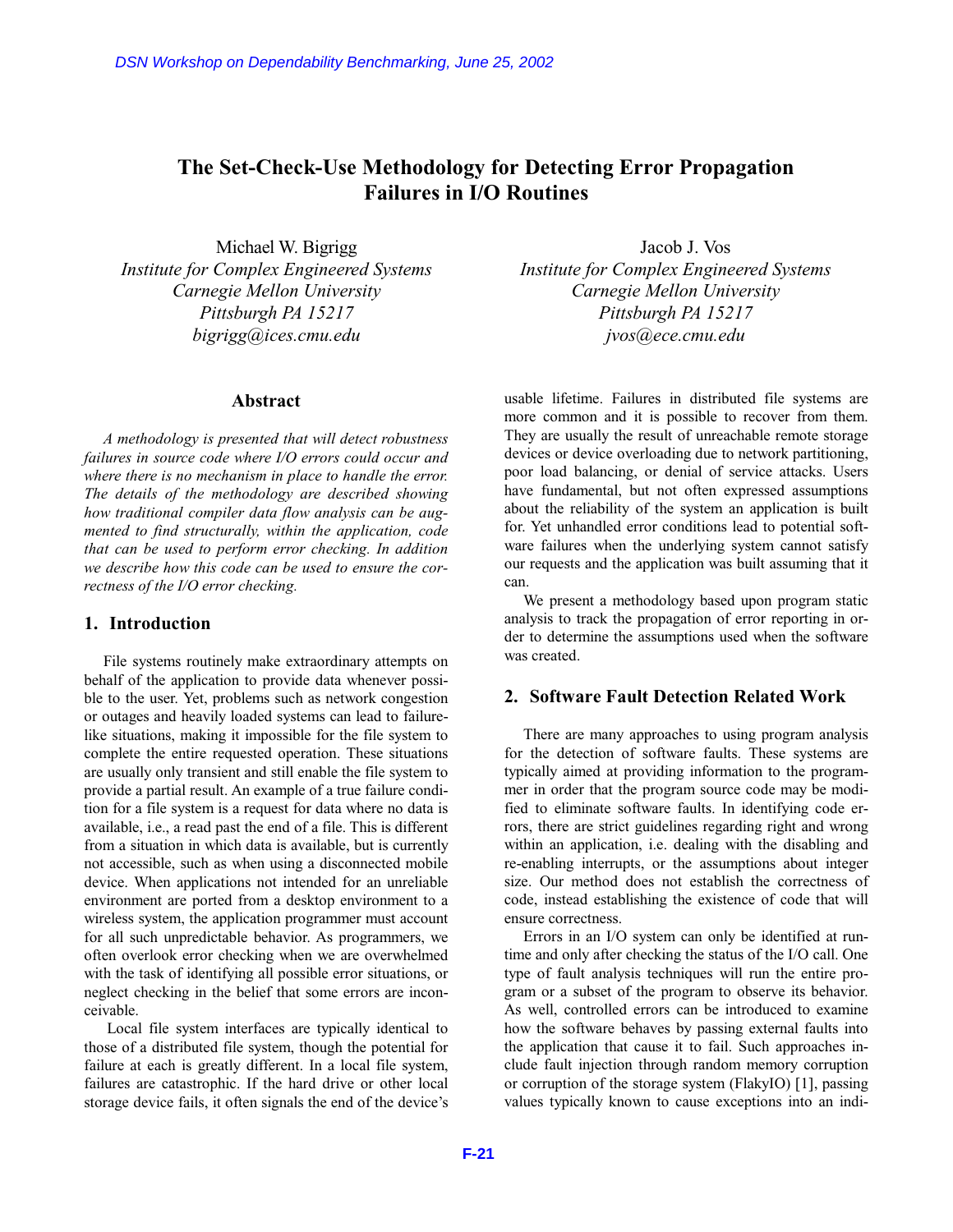vidual software module through its software interface (Ballista) [5], and the creation and use of a comprehensive test suite. In particular, this type of approach makes it possible to identify the type of input or condition that has led to the fault, but does not identify any remedial action that should be taken by the application.

Compile-time analysis attempts to identify program features that would cause a program to behave improperly. The analysis focuses on a particular characteristic that is typically the base cause of faults such as portability problems (i.e., when moving an application from one machine architecture to another (lint) [4]). We, however, are attempting to find portability problems, not between architectures, but between systems that have different reliability guarantees on their file system. Other approaches, such as LcLint [3] and mc [2] use programmer-defined rules that specify acceptable behavior to drive the analysis. These two systems are the most closely related projects to ours in method, but their purpose is to capture the assumptions about a program in order to establish correctness, while our focus is to uncover the original assumptions made about a program. DSN Workshop on Dependability Benchmarking, June 25, 2002<br>
al software module through its software interface<br>
and software module through its software interface<br>
and the creation and use of a compreshensive operation<br>
to

We present a methodology that will detect robustness failures in source code where I/O errors could occur and where there is no mechanism in place to handle the error. Many programmers fail to incorporate error checking in specific classes of I/O operations and rely on certain assumptions such as "file output is always guaranteed" to ensure correct application operation. It is this absence of error checking that we intend to detect with our methodology. Our approach to uncovering these situations combines an augmented data flow analysis with the semantics of the I/O error reporting.

We describe the details of the methodology showing how traditional compiler data flow analysis can be used to find structurally, within the application, code that can be used to perform error checking. In addition we describe how this code can be used to ensure the correctness of the error checking.

### **3. Error Reporting in C I/O Routines**

Errors are reported in C I/O routines using out-of-range values. The return values of these routines are either a useful result (upon successful completion of the call) or an indication of the error that occurred (upon an unsuccessful completion). For instance, the successful return of the fopen call is a handle to a file. The range of values for a file handle is an unsigned integer greater than zero. A zero, also referred to as NULL, is then used to report that the file system was unable to open the file. The return of a fread call uses out-of-range values to transmit not only an error condition, but also specifies an end of file condition as well. The return identifies the number of bytes that have actually been read. The fread call, like all data buffer operations, will read up to but no more than the number of bytes that have been requested. A return of zero does not signify an error condition, just that no data is currently accessible such as at the end of a file. It is a negative return value that signifies an error condition. Since a single value can potentially be both an error condition and also a valid result, it is not until tested that we know. Just like Schroedinger's cat, we cannot tell what the value is until it is examined. When writing a program, we have to assume that both outcomes are likely and cannot assume one or the other.

The values that specify an error condition are based on the I/O routine itself. An examination of the C standard I/O library [8] shows the behavior of I/O function calls upon an error condition:

- Functions that return pointers use a NULL to designate an error condition: fmpfile, fopen, freopen, fgets.
- Functions that use EOF as an error condition: fclose, fgetc, getchar, putchar, puts, ungetc.
- Functions that use a non-zero for an error condition: remove, rename.
- Functions that use a negative number for an error condition: fputs, fgetpos, fseek, fsetpos, fprintf, fscanf, print, sprintf, sscanf, vfprintf, vsprintf, fputc, fputs, gets, putc, fread, fwrite.
- Functions that use a -1 for an error condition: ftell.

Only the data buffer operations (fprintf, fscanf, print, sprintf, sscanf, vfprintf, vsprintf, fputc, fputs, gets, putc, fread, and fwrite) overload the return with three potential values.

In addition, we must identify the result value. The result is the value achieved upon successful completion of the call and may be passed through a return or through an argument. The buffer operations have not only the result in the return but also an argument (a buffer), which is also a result. Not only is it important to distinguish the error from the result in the return, but also it is important to acknowledge the error before using the buffer contents. Therefore, error checking must occur before the use of any result values.

### **4. Identification of Error Checking**

Correct error checking associated with an I/O routine must occur between the *set* (called a definition or simply *def*) of the potential error value and *use* of a result value or values along all possible paths of execution. For instance, the C code example in Figure 1 could lead to a program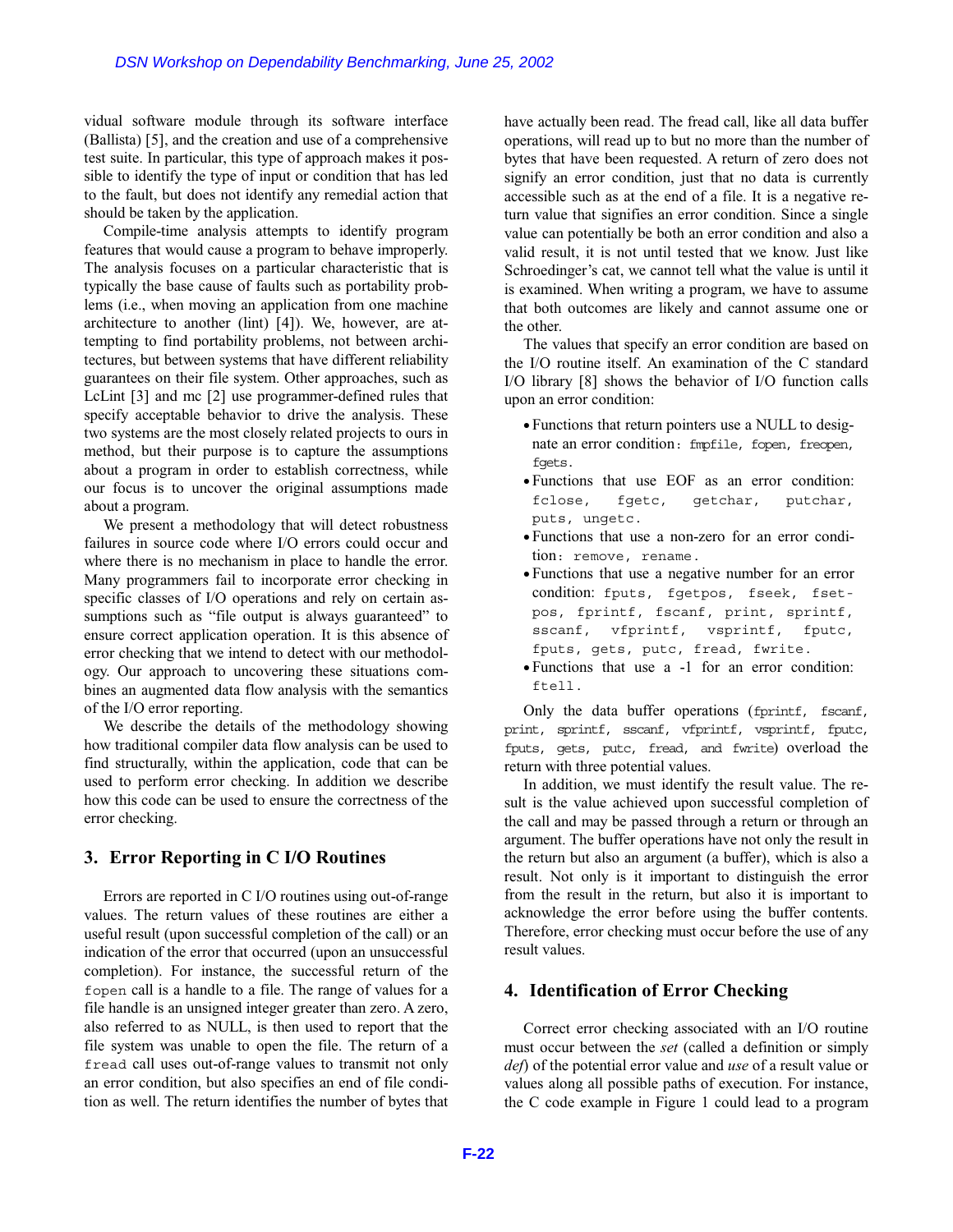crash, while the code example in Figure 2 uses program logic to safeguard against a possible error condition.

```
fin = fopen("foo", "r");fread (buf, sizeof(int), 10, fin);
```
#### **Figure 1. Code that may lead to a failure**

```
fin = fopen("foo", "r");if (fin != NULL) \{fread(fin, sizeof(int), 10, buf);
}
```
#### **Figure 2. Program logic guards against a possible unsuccessful result**

We augment traditional data flow analysis to identify missing error checking. Data flow analysis is a traditional technique used by compilers during the optimization phase as a tool to guarantee the correctness of program transformations. Value chains, called *def-use chains*, are identified between the definition of a value and the places the value is used. Data analysis is performed on values and not on variables. Figure 3 shows how a value chain is formed, dependent on the instance of a value in a variable, rather than on the name of the variable.

a =3; /\* def of  $a_1$  \*/  $b = a +5$ ; /\* use of  $a_1$ , def of  $b_1$  \*/ a =8; /\* def of a<sub>2</sub> \*/

#### **Figure 3. Formation of a value chain**

We augment the def-use chains to additionally include the *check* of a value. We define a *check* as a *use* of a value that additionally falls within the expression of a conditional statement. There is already a large body of work on the mechanisms for computing def-use chains [7]. The conditional is a guard against incorrect usage of the result value. The conditional expression that acts as an error guard may be part of any conditional structure including *if* and *if-else* statements as well as *while* and *repeat* loops as shown in Figure 4. DSN Workshop on Dependability Benchmarking, June 25, 2002<br> **F-23** while the code example in Figure 2 uses program<br>
to a consignant against a possible error condition.<br>
the cross of the stress of the cross of the cross of

```
n = \text{freqd (fin, sizeof(int), 1, but)};
while (n > 0)k + = but [0];n = \text{freqd} (buf, size of (int), 1, fin);
}
```
#### **Figure 4. Formation of a value chain**

While *set-check-use* is a straightforward approach, there are a few issues to incorporate into our methodology. Error values and the result values are not bound to a specific variable as shown in Figure 5. These values can be assigned to other variables or even modified. In these cases, we need to track the values to make sure that the *use* of the result values does not occur before the *check* of the error values.

```
a = fopen ("foo.txt", "r");
b = a;if (b := NULL) {
     n = \text{freq}(\text{buf}, \text{sizeof}(\text{int}), 1, a);}
```
### **Figure 5. Analysis based on values not variables.lue chain**

It is also important to note that the use of the result value need not exist only within the body of the conditional, and that the conditional may be used to reset the result variable as shown in Figure 6. Again this involves tracking the values through all execution paths. Once the tracked value is overridden with another value, the tracking of the previous value stops along that path of execution.

```
a = fopen ("foo.txt", "r");
if (a == NUL) {
    a = stdin:
}
```
#### **Figure 6. Resetting a value for protection**

We know that there is a check, but that does not mean that the expression will accurately identify an error situation.

Finally, in order to determine if the check is valid we must examine the conditional expression. This will be explained in the remainder of this section.

Another aspect to detecting missing robustness checks is the use of error information from the language, as outlined in the previous section, to guide the *set-check-use* approach by determining which value identifies the error. The error propagation information provides a heuristic approach similar to error classification schemes [6]. An example is given to show how semantic information would drive the *def-check-use* analysis. In the case of file opening as shown in Figure 7, the def, check, and use locations use the same value for the analysis. Between the *def* and *use* of *a*, there should be a *check* of *a*.

```
a = fopen("foo", "r"); /* def of a */
if (a != NUL) /* check of a */
 fread (buf, sizeof(int), 10, fin); /*use of a */
```
#### **Figure 7.** *Def-Check-Use* **of the same value**

In an fopen call, the return holds the error value. A NULL return value designates an error condition. The *def*, *check*, and *use* is to use the same value, *a*, which is the value returned from the fopen call. We acknowledge that it may not be possible to statistically determine the validity of the check.